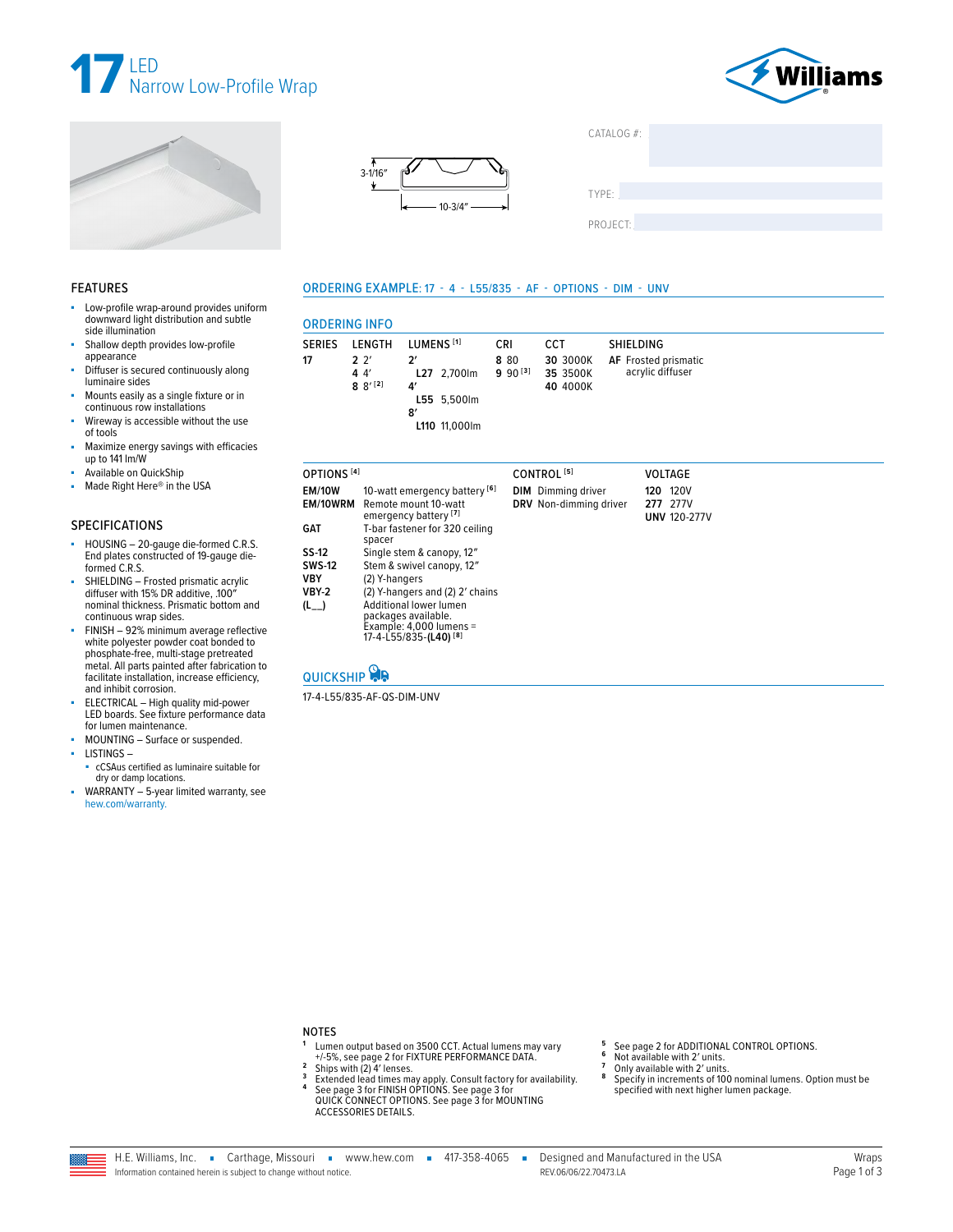

#### <span id="page-1-0"></span>FIXTURE PERFORMANCE DATA

|                    | LED PACKAGE   DELIVERED LUMENS   WATTAGE   EFFICACY (Im/W) |       |      |       | <b>LUMEN MAINTENANCE</b> |        |        |
|--------------------|------------------------------------------------------------|-------|------|-------|--------------------------|--------|--------|
|                    |                                                            |       |      |       | L80                      | L85    | L90    |
| $\mathbf{v}$       | $-27$                                                      | 2915  | 21.3 | 137.0 | >72000                   | 58.000 | 36,000 |
| $\Lambda^{\prime}$ | L55                                                        | 5947  | 42.3 | 140.6 | >72000                   | 58.000 | 36,000 |
| 8'                 | L110                                                       | 11065 | 78.3 | 141.2 | >72000                   | 58.000 | 36,000 |

■ Photometrics tested in accordance with IESNA LM-79. Results shown are based on 25ºC ambient temperature.

■ Wattage shown is average for 120V through 277V input.<br>■ Results based on 3500K, 80 CRI, actual lumens may vary +/-5%

■ Predicted lumen maintenance calculated from LED manufacturer IES LM-80 data and In situ temperature measurement.<br>■ Predicted lumen maintenance calculated in accordance with IES TM-21 per Energy Star (P) TM-21 Calculater

Predicted lumen maintenance calculated in accordance with IES TM-21 per Energy Star (R) TM-21 Calculator rev. 02.08.16.<br>- Ilse multiplier table to calculate additional options

Use multiplier table to calculate additional options.

#### PHOTOMETRY

**17-4-L55/835-AF-DRV-UNV** Total Luminaire Output: 5947 lumens; 42.3 Watts | Efficacy: 140.6 lm/W | 82 CRI; 3500K CCT<br>160° 140° **140° | Elemental Anglie | Elemental Anglie | Elemental Anglie | Elemental Anglie | Elemental A** 



|                     |                       | <b>HORIZONTAL ANGLE</b> |      |            |                     |
|---------------------|-----------------------|-------------------------|------|------------|---------------------|
|                     | <b>VERTICAL ANGLE</b> | 0°                      | 45°  | $90^\circ$ | <b>ZONAL LUMENS</b> |
|                     | 0                     | 2131                    | 2131 | 2131       |                     |
|                     | 5                     | 2155                    | 2111 | 2102       | 201                 |
|                     | 15                    | 2072                    | 2032 | 2022       | 575                 |
|                     | 25                    | 1900                    | 1867 | 1872       | 865                 |
|                     | 35                    | 1635                    | 1622 | 1658       | 1023                |
|                     | 45                    | 1275                    | 1310 | 1361       | 1011                |
|                     | 55                    | 869                     | 952  | 1023       | 846                 |
| <b>DISTRIBUTION</b> | 65                    | 513                     | 618  | 692        | 605                 |
|                     | 75                    | 249                     | 342  | 421        | 362                 |
|                     | 85                    | 51                      | 130  | 201        | 155                 |
|                     | 90                    | 0                       | 72   | 137        |                     |
| <b>CANDLEPOWER</b>  | 95                    | 0                       | 70   | 130        | 75                  |
|                     | 105                   | 0                       | 67   | 113        | 66                  |
|                     | 115                   | 0                       | 62   | 101        | 57                  |
|                     | 125                   | 0                       | 54   | 85         | 45                  |
|                     | 135                   | 0                       | 44   | 66         | 31                  |
|                     | 145                   | $\mathbf 0$             | 34   | 53         | 18                  |
|                     | 155                   | 0                       | 27   | 34         | 9                   |
|                     | 165                   | 0                       | 0    | 27         |                     |
|                     | 175                   | 0                       | 0    | 0          | 0                   |
|                     | 180                   | 0                       | 0    | 0          |                     |

|               | <b>ZONE</b> | <b>LUMENS</b> | % FIXTURE |
|---------------|-------------|---------------|-----------|
|               | $0 - 30$    | 1641          | 28        |
|               | $0 - 40$    | 2665          | 45        |
| LUMEN SUMMARY | $0 - 60$    | 4521          | 76        |
|               | $0 - 90$    | 5643          | 95        |
|               | $90 - 120$  | 198           | 3         |
|               | $90 - 150$  | 292           | 5         |
|               | $90 - 180$  | 305           | 5         |
|               | $-180$<br>0 | 5947          | 100       |

**COLOR TEMPERATURE CCT CONVERSION FACTOR**<br>**COOOK** 0.99

3000K 0.99<br>3500K 1.00 3500K 1.00<br>4000K 1.03

3000K 0.82 3500K 0.83<br>4000K 0.86

MULTIPLIER TABLE

4000K

 $4000K$ 

**80 CRI**

**90 CRI**

 $-0^{\circ}$  - - - 45° -- 90°

#### <span id="page-1-1"></span>ADDITIONAL CONTROL OPTIONS

Note: Lumen restrictions apply, consult product builder at hew.com/product-builder.

| <b>CATALOG NUMBER</b> | <b>DESCRIPTION</b>                                                                      |
|-----------------------|-----------------------------------------------------------------------------------------|
| <b>DRV</b>            | Driver prewired for non-dimming applications                                            |
| <b>DIM</b>            | Dimming driver prewired for 0-10V low voltage applications                              |
| DIM1                  | 1% dimming driver prewired for 0-10V low voltage applications                           |
| <b>DIM LINE</b>       | Line voltage dimming driver (TRIAC and ELV compatible, 120V only)                       |
| <b>DIM TRC</b>        | Line voltage dimming driver (TRIAC compatible, 120V only)                               |
| SD40                  | 40% step-dimming driver                                                                 |
| SD50                  | 50% step-dimming driver                                                                 |
| DALI                  | DALI dimming driver                                                                     |
| LTE LINE              | Lutron Hi-lume 1% 2-wire dimming driver forward phase line voltage controls (120V only) |
| LDE1                  | Lutron Hi-lume 1% EcoSystem dimming LED driver                                          |
| <b>ELDO SOLOB</b>     | EldoLED Solodrive, 0.1% dimming driver for 0-10V controls                               |
| ELDO SOLOB DALI       | EldoLED Solodrive, 0.1% dimming driver for DALI controls                                |
| ELDO ECO1             | EldoLED Ecodrive, 1% dimming driver for 0-10V controls                                  |
| ELDO ECO1 DALI        | EldoLED Ecodrive, 1% dimming driver for DALI controls                                   |